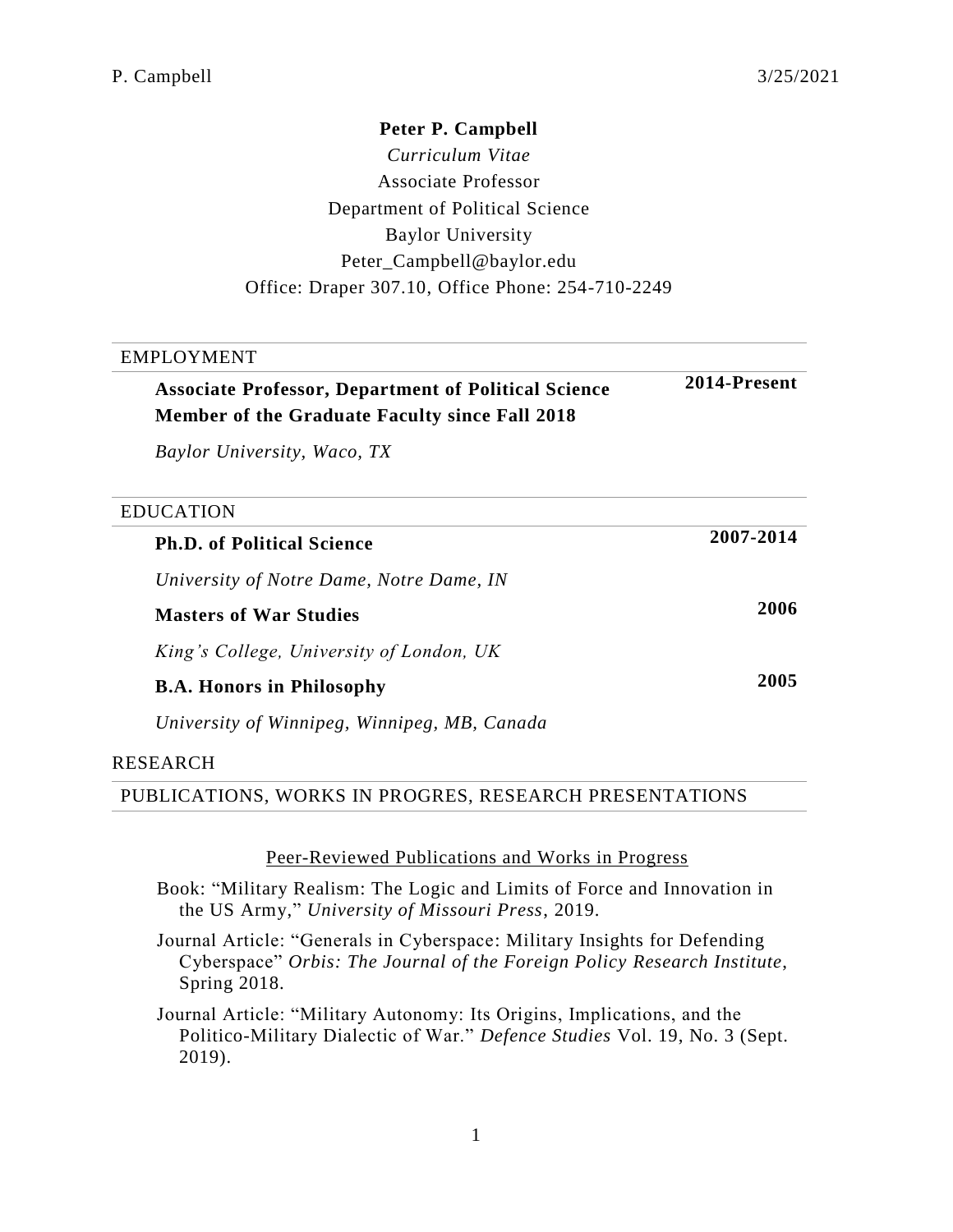- Journal Article: "Military Realism and Doctrinal Innovation in Kennedy's Army: A New Perspective on Military Innovation." *Journal of Global Security Studies*. Published online 2/11/2020. In Press. [https://academic.oup.com/jogss/advance](https://academic.oup.com/jogss/advance-article/doi/10.1093/jogss/ogz067/5734256?searchresult=1) $article/doi/10.1093/jogss/ogz067/5734256?searchresult=1$
- Journal Article: Campbell, Peter & Richard Jordan, "Forming the Grand Strategist According to Shakespeare," *Texas National Security Review*, Vol. 3, No. 1 (Winter 2019/2020). [https://tnsr.org/2020/01/forming-the](https://tnsr.org/2020/01/forming-the-grand-strategist-according-to-shakespeare/)[grand-strategist-according-to-shakespeare/](https://tnsr.org/2020/01/forming-the-grand-strategist-according-to-shakespeare/)
- Journal Article: Campbell, Peter; Peh, Kimberley & Graham, Jeremy, "Women in Political Science: New Data on Gender in the Discipline." Draft undergoing revision.
- Book: Campbell, Peter, *Farewell to the Marshal Statesman: The Decline of Military Experience Among Politicians and its Consequences*. Research and writing in progress.

# Non-Peer-Reviewed

- Article: Campbell, Peter, "Ulysses S. Grant's Civil War Memoir and Strategy." February, 2021. For *Classics of Strategy and Diplomacy*, Ashbrook Center for Public Affairs, Ashland University, Ashland, OH. [https://classicsofstrategy.com/2021/02/14/ulysses-s-grants-civil-war](https://classicsofstrategy.com/2021/02/14/ulysses-s-grants-civil-war-memoir-and-strategy/)[memoir-and-strategy/](https://classicsofstrategy.com/2021/02/14/ulysses-s-grants-civil-war-memoir-and-strategy/)
- Campbell, Peter, "The Army Innovates Better Than You Think: A Guide to Thinking About Multi-Domain Operations and Fighting Future Wars," May 24, 2019. Scholarly blog post published online by the *Modern War Institute* at West Point Military Academy. [https://mwi.usma.edu/army](https://mwi.usma.edu/army-innovates-better-think-guide-thinking-multi-domain-operations-fighting-future-wars/)[innovates-better-think-guide-thinking-multi-domain-operations-fighting](https://mwi.usma.edu/army-innovates-better-think-guide-thinking-multi-domain-operations-fighting-future-wars/)[future-wars/](https://mwi.usma.edu/army-innovates-better-think-guide-thinking-multi-domain-operations-fighting-future-wars/)
- Campbell, Peter and Desch, Michael, "Ranking Relevance: Which Universities Rise and Which Fall in International Relations," *New America Foundation*, Nov. 27, 2018, [https://www.newamerica.org/international](https://www.newamerica.org/international-security/reports/ranking-relevance/)[security/reports/ranking-relevance/.](https://www.newamerica.org/international-security/reports/ranking-relevance/) Summary of research and data visualization for the Carnegie Policy Relevance Project.
- Campbell, Peter and Desch, Michael C., "Rank Irrelevance: How Academia Lost its Way," *Foreign Affairs.com*, Sept. 15, 2013, [http://www.foreignaffairs.com/articles/139925/peter-campbell-and](http://www.foreignaffairs.com/articles/139925/peter-campbell-and-michael-c-desch/rank-irrelevance)[michael-c-desch/rank-irrelevance.](http://www.foreignaffairs.com/articles/139925/peter-campbell-and-michael-c-desch/rank-irrelevance) See data at <http://www3.nd.edu/~carnrank/> . Authors took part in the roundtable "Carnegie Corporation of New York-Initiatives to Bridge the Academe/Policy Divide" at the *ISA ISSS ISAC Joint Annual Conference 2013*, Washington, D.C.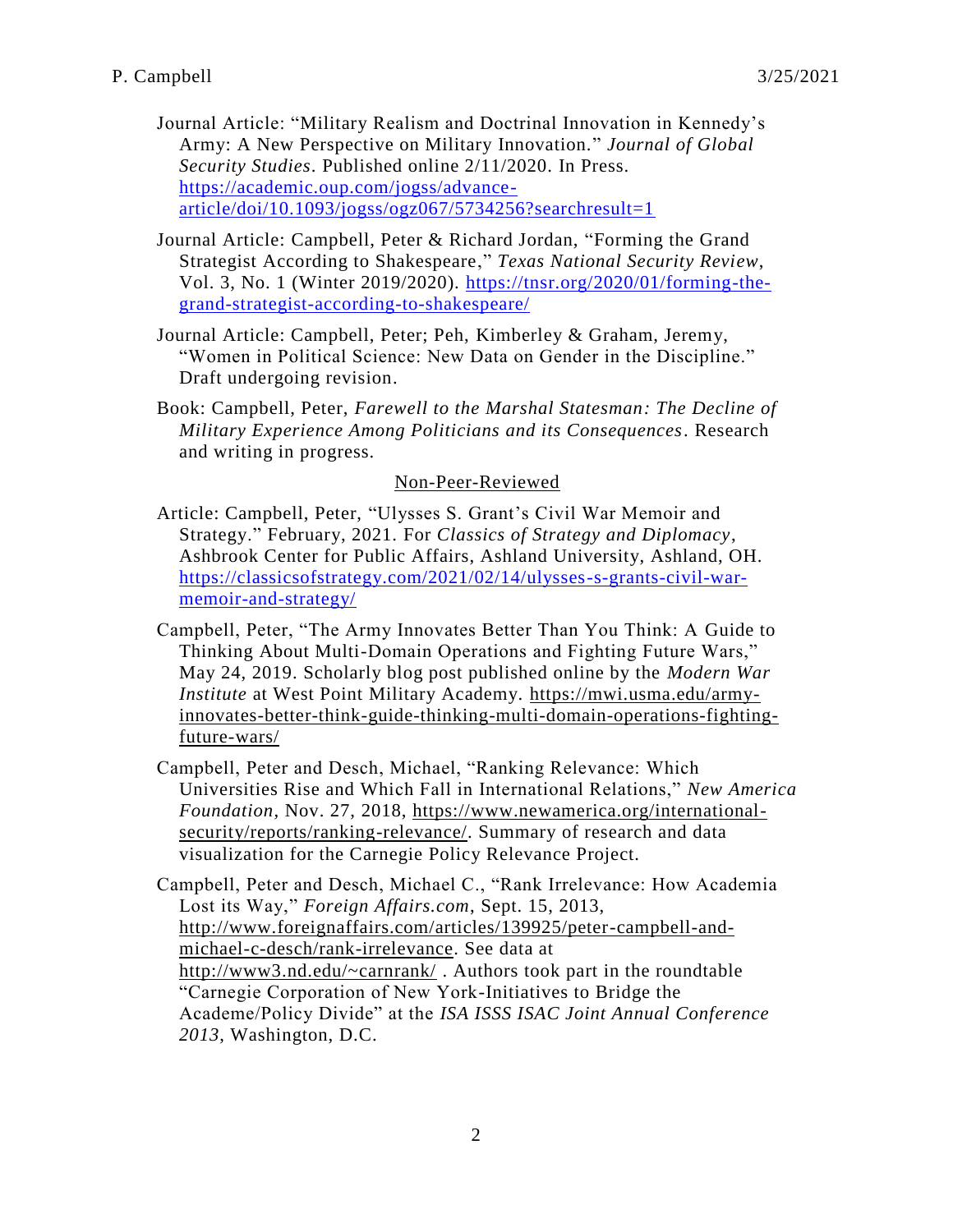Book Review, Herspring, Dale R., *Civil-Military Relations and Shared Responsibility: A Four-Nation Study* (The Johns Hopkins University Press, 2013) for *Political and Military Sociology: An Annual Review*.

#### Paper and Research Presentations

- Paper Presentation: Campbell, Peter, "Military Experience and National Security Crisis Decision-Making: Eisenhower, Kennedy, and the Bay of Pigs." Presented at the ISSS ISAC Joint Annual Conference, Denver, CO, Oct. 18 to 20, 2019.
- Paper Presentation: Campbell, Peter & Jordan, Richard, "Shakespeare's *Coriolanus*, Character, and Grand Strategy." Presented at the ISSS ISAC Joint Annual Conference, Denver, CO, Oct. 18 to 20, 2019.
- Research Presentation: Campbell, Peter, "Is the Best Cyber-Defense a Good Cyber-Offense?: Military Insights for Defending Cyberspace." Invited talk U.S. Air Force Academy, Colorado Spring, CO. November 18, 2019.
- Research Presentation: Campbell, Peter, "Is the Best Cyber-Defense a Good Cyber-Offense?: Military Insights for Defending Cyberspace." Invited talk to the John Quincy Adams Society, Colorado College, CO. November 18, 2019.
- Research Presentation: Campbell, Peter, "Military Realism and US Army Doctrine." Invited talk at U.S. Army Futures Command, August 14, 2019, Austin, TX.
- Research Presentation: Campbell, Peter, "Defending Cyberspace: Is the Best Cyber-Defense a Good Cyber-Offense?" Invited talk sponsored by Baylor International Studies and the Honors Society for International Studies, Baylor University, May 3, 2019.
- Research Presentation: Campbell, Peter, "Is the Best Cyber-Defense a Good Cyber-Offense?: Military Insights for Defending Cyberspace." Invited talk to the John Quincy Adams Society, University of Texas at Dallas, March 27, 2019.
- Research Presentation: Campbell, Peter, "The Beltway and the Ivory Tower: Bridging the Gap," *New America Foundation*, June 26, 2018, Washington, D.C. Presented findings of research conducted as part of the Carnegie Policy Relevance Project at a public panel at the Foundation. Follow this link for other information a video of the presentation. [https://www.newamerica.org/international-security/events/beltway-and](https://www.newamerica.org/international-security/events/beltway-and-ivory-tower-bridging-gap/)[ivory-tower-bridging-gap/](https://www.newamerica.org/international-security/events/beltway-and-ivory-tower-bridging-gap/)
- Research Presentation: Presented findings of research conducted as part of the Carnegie Policy Relevance Project to faculty in the Department of Political Science at the University of Notre Dame, July 10<sup>th</sup>, 2018.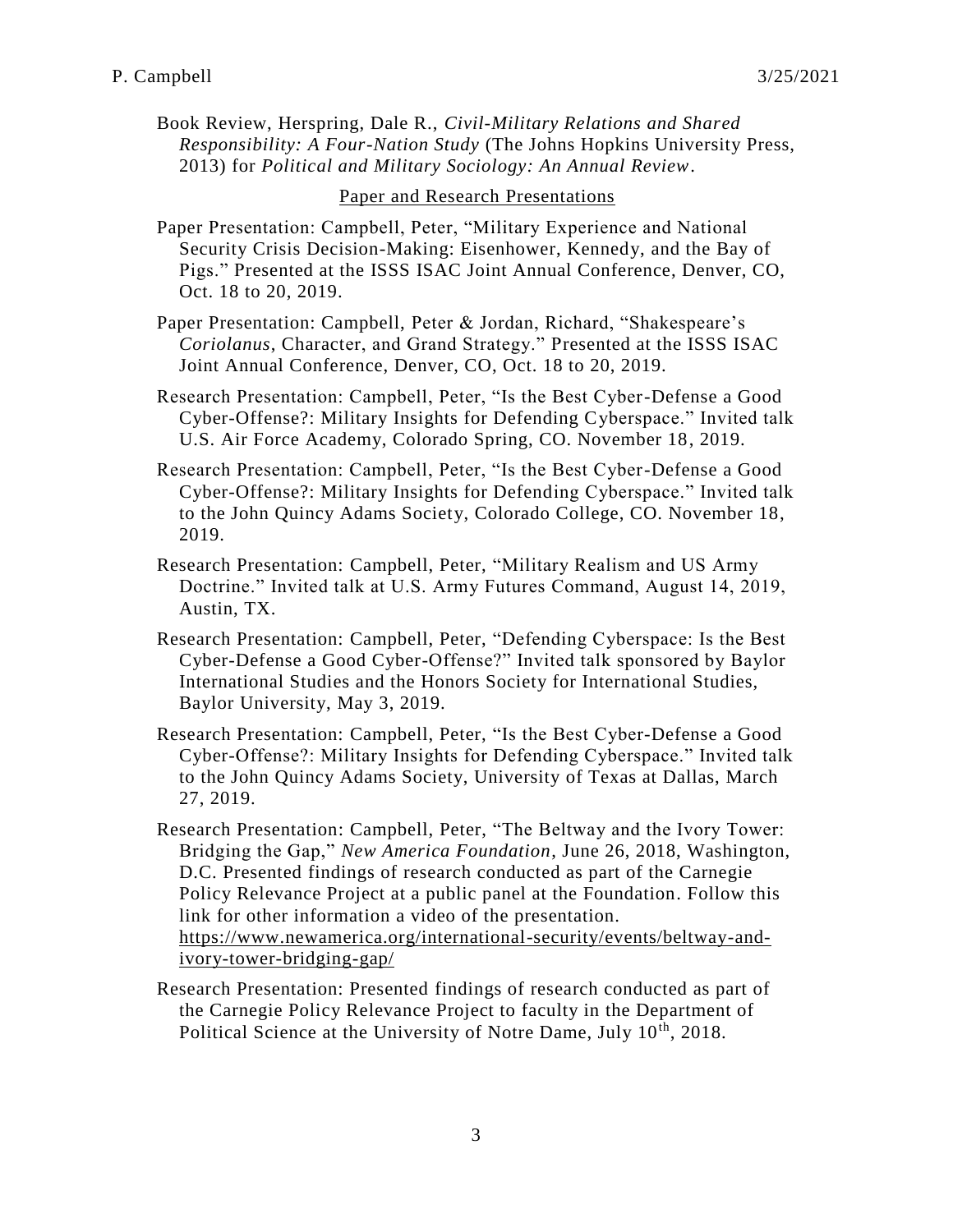Research Presentation: Presented findings of research conducted as part of the Carnegie Policy Relevance Project to the American Political Science Association Public Engagement Committee. July 31<sup>st</sup>, 2018.

Paper Presentation: Campbell, Peter, "Military Autonomy and Its Implications for Politics and Strategy." To be presented at the British International Studies Association annual conference, Bath, UK, June 2018.

Paper Presentation: Campbell, Peter, "Military Autonomy and Its Implications for Politics and Strategy." Presented at the NPSA Annual Conference, Philadelphia, PA, Nov. 9 to 11, 2017.

Paper Presentation: Campbell, Peter, "Military Autonomy and Its Implications for Politics and Strategy." Presented at the ISSS ISAC Joint Annual Conference, Washington, D.C., Oct. 13 to 14, 2017.

Paper Presentation: Campbell, Peter, "Generals in Cyberspace: Military Insights for Defending Cyberspace" Presented at the ISSS ISAC Joint Annual Conference, Washington, D.C., Oct. 13 to 14, 2017.

Paper Presentation: Campbell, Peter, "Forgetting the Past?: Vietnam, the Cold War, and US Army Doctrine." Presented at the International Studies Association Annual Conference, Baltimore, MD, February 22-25, 2017.

Paper Presentation: Campbell, Peter, "Forgetting the Past?: Vietnam, the Cold War, and US Army Doctrine." Presented at the ISA ISSS ISAC Joint Annual Conference, Notre Dame, IN, November 3-6, 2016.

Paper Presentation: Campbell, Peter "Innovation in the Shadow of Vietnam: Making US Army Doctrine in 1968 and Its Implications For Conflict Today." To be presented at International Studies Association Annual Conference, Atlanta, GA, March 16-19, 2016.

Paper Presentation: "The Essence of War and Changing Military Doctrine: Making US Army Doctrine in the Early Sixties," to be presented at the ISA ISSS ISAC Joint Annual Conference, Washington, D.C., 2013.

Paper Presentation: Campbell, Peter and Desch, Michael C., "Rank Irrelevance: How Academia Lost its Way." Presented at the ISA ISSS ISAC Joint Annual Conference, Washington, D.C., 2013.

Paper Presentation: "Soldiers in the Other War: The United States Marine Corps' Combined Action Platoons in Vietnam," presented at the 2009 American Political Science Association conference in Toronto, ON, Canada, 2009.

Paper Presentation: "War in St. Augustine's City of God and Contemporar y Just War Theorists," American Political Science Association conference, Boston, MA, 2008.

#### RESEARCH GRANTS AND HONORS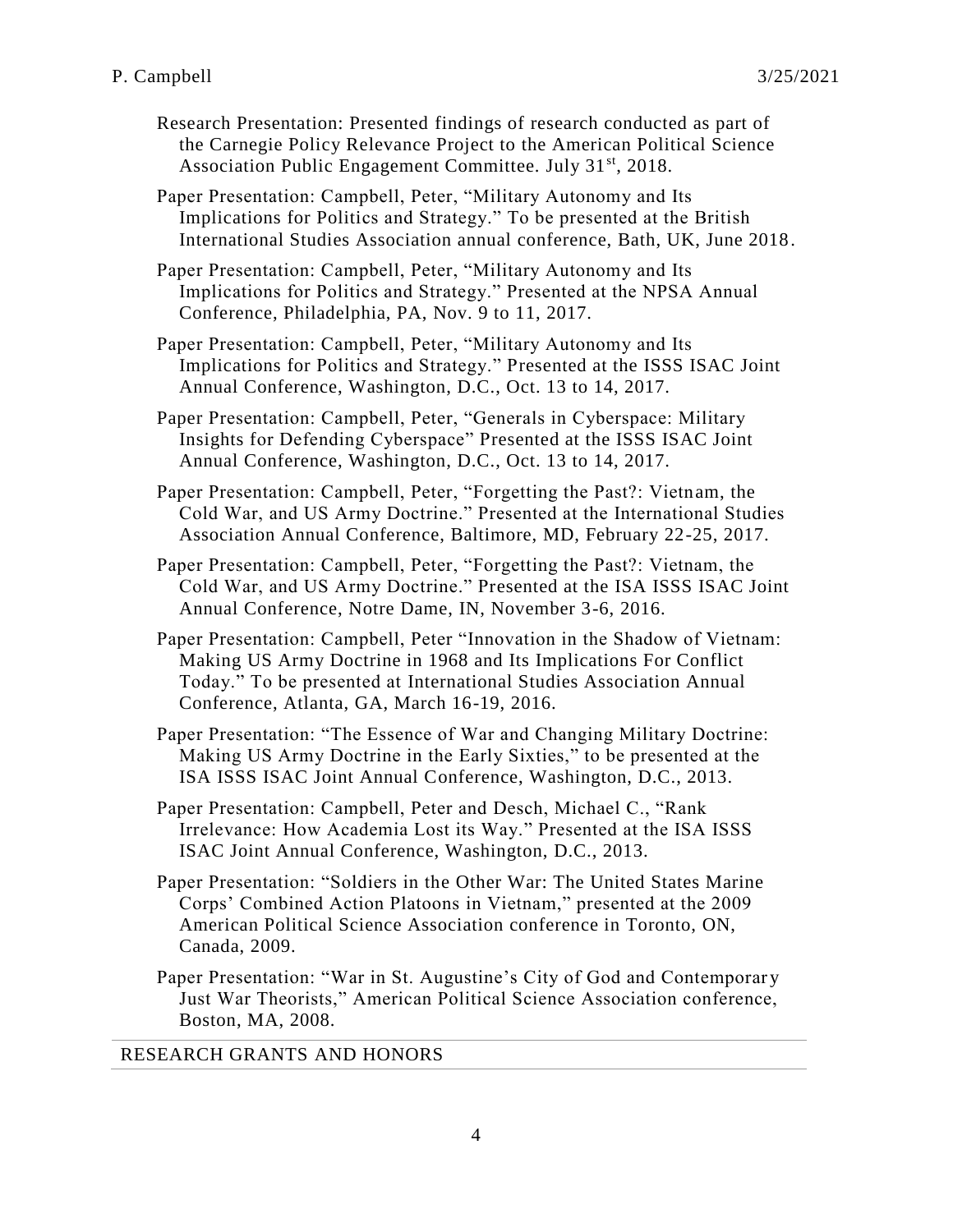| Invited to and attended the 2018 US Army War College<br>National Security Seminar on Leadership Development,<br>June 3-7 <sup>th</sup> , 2018, Carlisle, PA. Week long seminar on<br>strategy and leadership development with leaders in the<br>civilian and military community sponsored by the US<br>Army War College. | 2018                                                                 |
|--------------------------------------------------------------------------------------------------------------------------------------------------------------------------------------------------------------------------------------------------------------------------------------------------------------------------|----------------------------------------------------------------------|
| "Carnegie Policy Relevance Project," Grant Renewal<br>Carnegie Corporation of New York (\$462,482 - \$30,000<br>to Baylor for summer salary and additional funds for<br>Baylor student researchers)                                                                                                                      | $2015 - 2018$                                                        |
| General and Mrs. Matthew B. Ridgway Military History<br>Scholar, US Army Military History Institute, Carlisle<br>Barracks, PA (\$1,000)                                                                                                                                                                                  | $2012 - 2013$                                                        |
| Moody Research Grant, Lyndon Baines Johnson<br>Presidential Library, Austin, TX (\$2,400)                                                                                                                                                                                                                                | $2012 - 2013$                                                        |
| Professional Development Award, Zahm Research Travel<br>Grant, The Graduate School, University of Notre Dame<br>$(\$3,000)$ – For research Kennedy Library                                                                                                                                                               | $2012 - 2013$                                                        |
| Graduate Student Research Award, The Institute for<br>Scholarship in the Liberal Arts, University of Notre<br>Dame (\$2,000) – For research National Archives, D.C.                                                                                                                                                      | $2012 - 2013$                                                        |
| <b>TEACHING</b>                                                                                                                                                                                                                                                                                                          |                                                                      |
| <b>COURSES TAUGHT &amp; UPCOMING</b>                                                                                                                                                                                                                                                                                     |                                                                      |
| "Causes of War" Undergraduate Seminar, Baylor<br>University.                                                                                                                                                                                                                                                             | <b>Fall 2015</b>                                                     |
| "National Security Decision Making," Graduate Seminar,<br>Baylor University.                                                                                                                                                                                                                                             | Spring 2015 $\&$<br>2017                                             |
| "Development of Strategic Thought," Graduate Seminar,<br>Baylor University.                                                                                                                                                                                                                                              | Spring 2017                                                          |
| "Fundamentals of International Politics," Undergraduate<br>Course, Baylor University.                                                                                                                                                                                                                                    | Spring & Fall<br>2016/17,<br>Spring & Fall<br>2015/16 & Fall<br>2014 |
| "Grand Strategy," Undergraduate Seminar, Baylor<br>University.                                                                                                                                                                                                                                                           | <b>Fall 2014</b>                                                     |